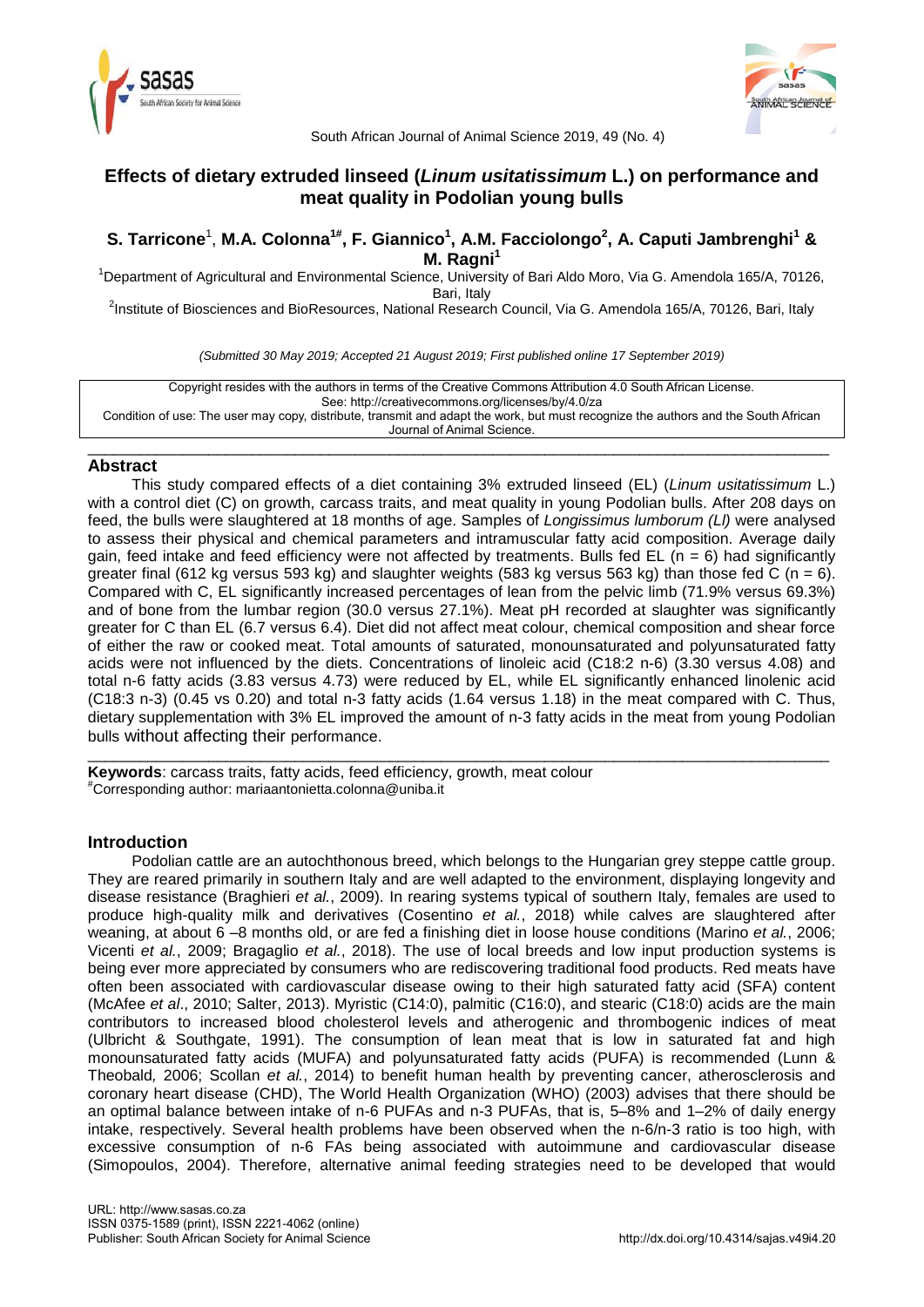increase the PUFA content of meat. However, accomplishing this enrichment in ruminants is challenging owing to the biohydrogenation of fatty acids, which occurs in the rumen (Bessa *et al.*, 2000; Lunn & Theobald*,* 2006). In the last decade several attempts have been made to increase the PUFA content in meat from ruminant livestock, including dietary supplementation with linseed and linseed oil in lambs (Giannico *et al.*, 2009; Colonna *et al.*, 2011; Toteda *et al.*, 2011; Facciolongo *et al.*, 2018), in kids (Rotondi *et al.*, 2018), and in steers (Juárez *et al.*, 2012; Ragni *et al.*, 2014; Utama *et al.*, 2018). Heat extrusion of oil from linseed has been shown to be a successful way of protecting the seeds from ruminal degradation (Mustafa *et al.*, 2003; Gonthier *et al*., 2004; Raes *et al*., 2004). Thus, this study aimed to evaluate the effect of dietary supplementation with extruded linseed on the performance and meat quality in young Podolian bulls.

#### **Materials and Methods**

All procedures involving animals were performed according to the guidelines of the Italian Government (Directive 91/629/EEC, received in Italy by D.L. 533/92 and modified by D.L. 331/98).

The trial was carried out from January to July 2018 on a farm located in Irsina (MT) (Basilicata region, southern Italy, 40°78' N latitude, 16°29' E longitude). Twelve Podolian calves were left to graze with their dams until they were approximately 11 months  $(\pm 10 \text{ days})$  old. The calves were stratified by weight and age and assigned to one of the two iso-caloric and iso-nitrogenous dietary treatments, namely a control diet (C) and a diet containing 3% EL (as fed basis). The animals were gradually adapted to the experimental diets for two weeks. The rations (Table 1) were pelleted and balanced for intestinal digestible protein nitrogen (PDIN) and intestinal digestible protein energy (PDIE) to meet the calves' nutritional requirements (INRA, 1988; 1989). The calves were housed individually in pens  $(4 \text{ m}^2)$ , each of which was equipped with a trough, manger and outdoor paddock without grass.

Feed was offered daily each morning at a rate of 110% of ad libitum intake, calculated by weekly weighing of refused feed. All animals had free access to water and received ad libitum durum wheat straw (Triticum durum L.). Feed samples were taken monthly and stored at -20 °C until analysis. Every day, after feeding, the remaining straw and pelleted feeds were weighed to determine the daily feed intake of each animal. Individual bodyweights were recorded at the beginning of the trial (day 0) and after 208 days on feed (before slaughtering). Average daily gain (ADG), average daily feed intake (ADFI) and feed conversion ratio (FCR) (kg food ingested daily/kg daily body growth) were calculated from these measurements.

Samples of each pelleted feed were ground in a hammer mill with a 1-mm screen and analysed in triplicate using the AOAC (2004) procedures, namely dry matter (DM) (method 934.01), ether extract (EE) (method 920.39), ash (method 942.05), crude protein (CP) (method 954.01), crude fibre (CF) (method 945.18), acid detergent fibre (ADF), acid detergent lignin (ADL) (method 973.18) and amylase-treated neutral detergent fibre (NDF) (method 2002.04). Starch was also determined by an AOAC procedure (2004) (method 996.11). The fatty acid composition of samples from each concentrate mixture was determined using the method described below for meat FA profile. The characterization of the diets is shown in Table 1.

At the end of the trial, the young bulls were transported to the slaughterhouse, where they were weighed and slaughtered by exsanguination (according to veterinary police rules (D.P.R. 320/54)) after fasting for 12 hours with free access to water. After slaughter, the hot carcass, full skin, head, offal parts and shins were weighed. The weight of the digestive contents (full and empty gastro-intestinal tract) was used to calculate the net cold dressing percentage (carcass weight after chilling/empty bodyweight). The carcasses were divided into two half sides. The right side was weighed immediately and after refrigeration for 24 hours at 4 °C. Two sample cuts, the lumbar region and pelvic limb, were separated and dissected into their tissue components, namely lean, fat and bone. The pH was measured on the *Ll* of the right half-carcass at the time of slaughter (pH<sub>0</sub>) and after 24 hours of refrigeration at 4 °C (pH<sub>24</sub>), using a portable instrument (Hanna Instruments HI 9025, Woonsocket, RI) with an electrode (FC 230C, Hanna Instruments) and performing twopoint calibration (pH 7.01 and 4.01).

Samples of the *LI* muscle were taken to evaluate meat quality characteristics. Meat colour (L<sup>\*</sup> lightness; a\* redness; b\* yellowness) was assessed using a HunterLab MiniScanTM XE spectrophotometer (Model 4500/L, 45/0 LAV, 3.20 cm diameter aperture, 10° standard observer, focusing at 25 mm, illuminant D65/10,Hunter Associates Laboratory, Inc, Reston, Virginia, USA) by taking three readings for each sample. The instrument was normalized to a standard white tile, which was supplied with the instrument, before the analysis was performed (Y = 92.8; x = 0.3162, and y = 0.3322). The reflectance measurements were performed after the sample had been oxygenated in air for at least 30 minutes to allow the measurements to become stable (Šicklep & Čandek-Potokar, 2007). Meat tenderness was assessed on raw and cooked *Ll*  samples with the Warner Bratzler shear (WBS) force system using an Instron 5544 universal testing machine (Instron Corp., Canton, MA, USA). The samples were cylindrical and 2.54 cm in diameter, assessed in triplicate, and sheared perpendicular to the muscle fibre direction (load cell 50 kg, shearing speed 200  $mm/min$ ). Peak force was expressed as kg/cm<sup>2</sup>.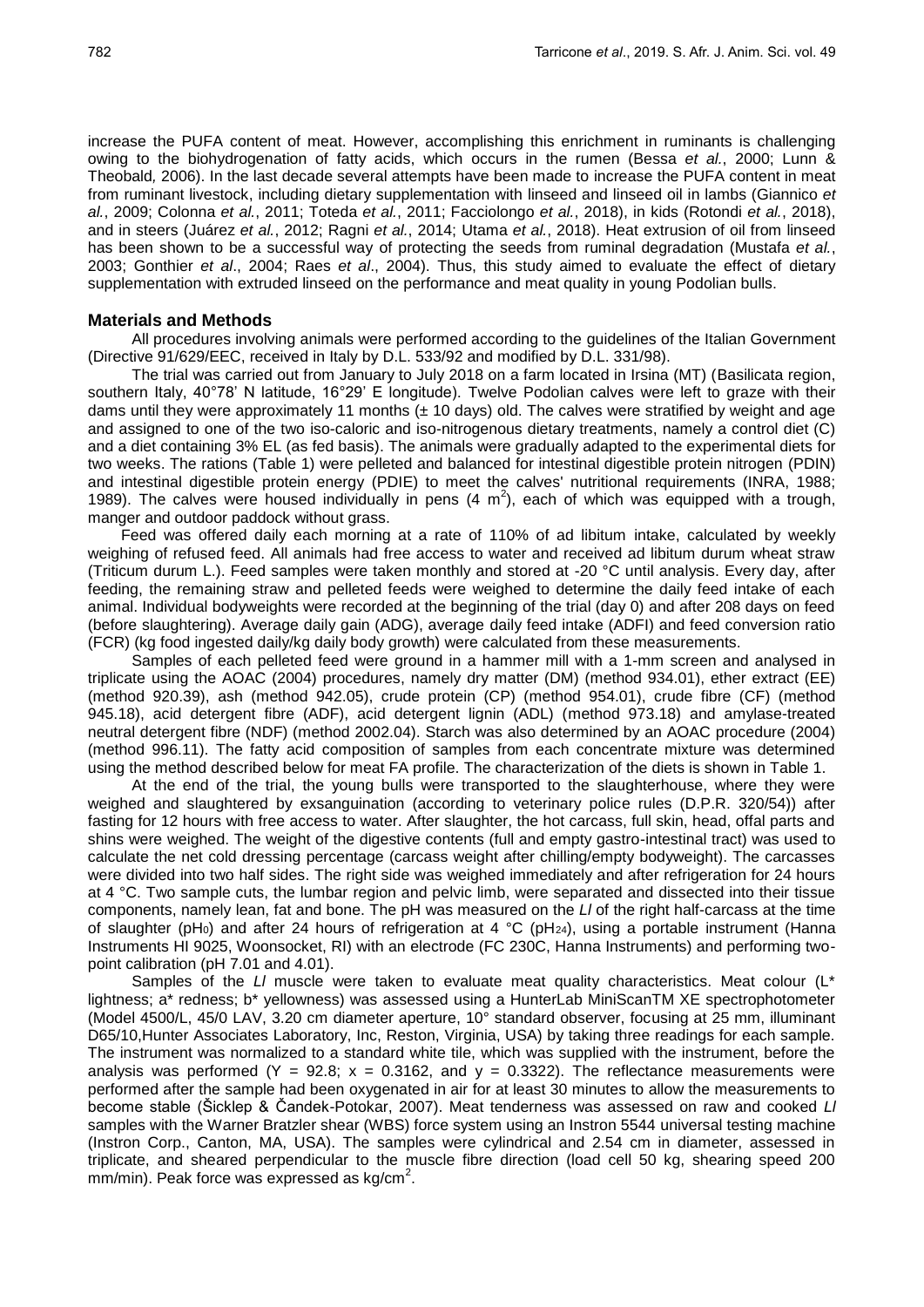|                                                     | <b>Diets</b> |                         |  |
|-----------------------------------------------------|--------------|-------------------------|--|
|                                                     | Control      | <b>Extruded linseed</b> |  |
| Ingredient composition (g/kg as-fed basis)          |              |                         |  |
| Field beans                                         | 310          | 310                     |  |
| Ground barley                                       | 310          | 310                     |  |
| Soybean hulls                                       | 310          | 300                     |  |
| Extruded soy (36.7% crude protein)                  | 20           |                         |  |
| Extruded linseed (20.0% crude protein)              |              | 30                      |  |
| Vitamin mineral premix                              | 50           | 50                      |  |
| Chemical composition <sup>1</sup> (% DM basis)      |              |                         |  |
| Metabolizable energy (MJ/kg DM)                     | 11.87        | 12.01                   |  |
| Moisture                                            | 12.50        | 12.50                   |  |
| Crude protein                                       | 13.66        | 13.56                   |  |
| Ether extract                                       | 2.34         | 2.95                    |  |
| Crude fibre                                         | 5.86         | 5.73                    |  |
| Ash                                                 | 5.58         | 5.51                    |  |
| Starch                                              | 40.00        | 39.94                   |  |
| <b>NDF</b>                                          | 12.29        | 12.19                   |  |
| <b>ADF</b>                                          | 7.20         | 7.02                    |  |
| <b>ADL</b>                                          | 0.95         | 1.30                    |  |
| PDIN (g/kg DM)                                      | 115.72       | 125.35                  |  |
| PDIE (g/kg DM)                                      | 116.98       | 118.05                  |  |
| Meat forage units (n/kg DM)                         | 1.06         | 1.07                    |  |
| Fatty acid composition (% fatty acid methyl esters) |              |                         |  |
| C14:0 (myristic acid)                               | 0.29         | 0.21                    |  |
| C16:0 (palmitic acid)                               | 15.08        | 10.51                   |  |
| C18:0 (stearic acid)                                | 1.90         | 2.33                    |  |
| C16:1 (palmitoleic acid)                            | 0.12         | 0.17                    |  |
| C18:1n-9 (oleic acid)                               | 25.60        | 21.92                   |  |
| C18:2n-6 (linoleic acid)                            | 36.63        | 30.24                   |  |
| C18:3n-3 ( $\alpha$ -linolenic acid)                | 1.94         | 11.58                   |  |

**Table 1** Feed ingredients (g/kg as fed basis), chemical (% dry matter basis) and fatty acid composition (% methyl esters) of the treatment diets

<sup>1</sup>DM: dry matter, NDF: neutral detergent fibre; ADF: acid detergent fibre; ADL: acid detergent lignin; PDIN: protein digested in the small intestine allowed by the nitrogen; PDIE: protein digested in the small intestine allowed by the energy.

To determine the percentage of loss during cooking, homogeneous samples (approximately 5 cm thick) were cut from the *Ll* muscle and weighed before and after cooking in a ventilated electric oven at 165 °C until an internal temperature of 75 °C was reached in the centre of the sample (ASPA, 1996), as recorded by a thermocouple (Hanna Instruments).

Chemical analysis and FA profile were performed on raw meat of the *Ll* muscle, using 250 g samples, devoid of external fat, epimysium and parts in which metmyoglobin was visible. AOAC (1995) procedures were used to assess moisture, crude fat, protein and ash. Total lipids were extracted from the homogenized *Ll* samples (100 g) according to the chloroform/methanol method described by Folch *et al.* (1957). FAs were methylated using BF3-methanol solution (12% v/v) (Christie, 1982). The FA profile was assessed with a Chrompack CP 9000 gas chromatograph, with a silicate glass capillary column (70% cyanopropyl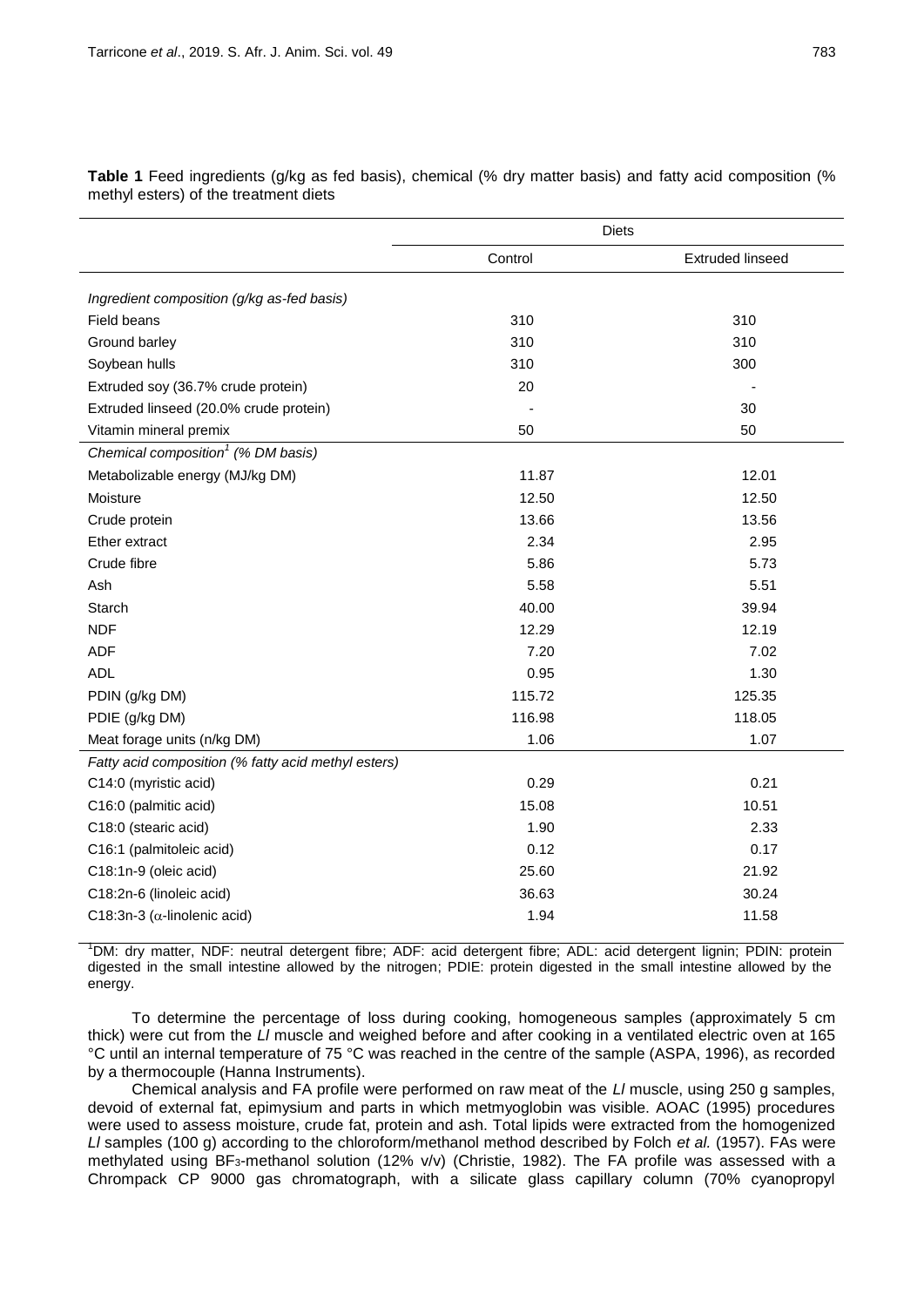polysilphenylene-siloxane BPX 70 of SGE Analytical Science, length 50 m, internal diameter 0.22 mm, film thickness 0.25 μm). The temperature programme was 135 °C for 7 min, followed by increases of 4 °C per minute to 210 °C. The food risk factors of meat were determined by calculating the atherogenic (AI) and thrombogenic (TI) indices from the fatty acid composition according to Ulbricht & Southgate (1991).

The data were analysed with a one-way ANOVA that was conducted using the GLM procedure of SAS<sup>®</sup> (SAS Institute Inc., Cary, North Carolina, USA). Least squares means and pooled standard errors of the difference between the means (SED) are reported. Means were compared using student's *t*-test.

### **Results and Discussion**

The bulls that were fed the extruded linseed diet had a greater final bodyweight than the control group (*P* <0.05), although no significant difference between dietary treatments was found for the average daily feed intake or for the average daily gain (Table 2). Other studies carried out on Podolian cattle have reported comparable ADG (Marino *et al.*, 2006; Bragaglio *et al.*, 2018), while the growth rates observed in this trial were less than those reported by Ragni *et al.* (2014).

**Table 2** Bodyweight, average daily gain, average daily feed intake, and feed conversion ratio for 18-monthold Podolian bulls

|                                  | <b>Diets</b>                |           | SE difference <sup>1</sup> |  |
|----------------------------------|-----------------------------|-----------|----------------------------|--|
|                                  | Control<br>Extruded linseed |           | df:10                      |  |
| Initial bodyweight (kg)          | 368.7                       | 378.3     | 19.1                       |  |
| Final bodyweight (kg)            | $593.3^{b}$                 | $612.8^a$ | 2.60                       |  |
| Average daily gain (kg/d)        | 1.08                        | 1.12      | 0.09                       |  |
| Average daily feed intake (kg/d) | 8.40                        | 8.50      | 1.98                       |  |
| Feed conversion ratio (kg/kg)    | 7.77                        | 7.59      | 1.02                       |  |

1 Standard error of the difference between means, *df*: degrees of freedom

a, b Row means differ significantly at  $P < 0.05$ 

Bulls fed EL were significantly heavier at slaughter than those fed C (Table 3). They were also heavier at slaughter than those used in other studies on the same breed (Marino *et al.*, 2006; Scerra *et al.*, 2014), probably because of the longer duration of the feeding period in this study. Also the gastro-intestinal apparatus (internal organs) weight was greater (*P* <0.05) for the EL-fed bulls, which may have levelled the differences in hot carcass weights between diets. No differences between treatments were detected for the other components of the whole carcass.

Data from dissection of the pelvic limb and lumbar region are shown in Table 4. Bulls whose diet was supplemented with EL had a greater ( $P < 0.05$ ) percentage of lean in the pelvic limb. Ragni *et al.* (2014) made a similar observation from young Podolian bulls fed a flaxseed-based diet. However, different from Ragni *et al.* (2014), the percentage of bone from the lumbar region was greater for bulls that were fed EL than those fed the control diet.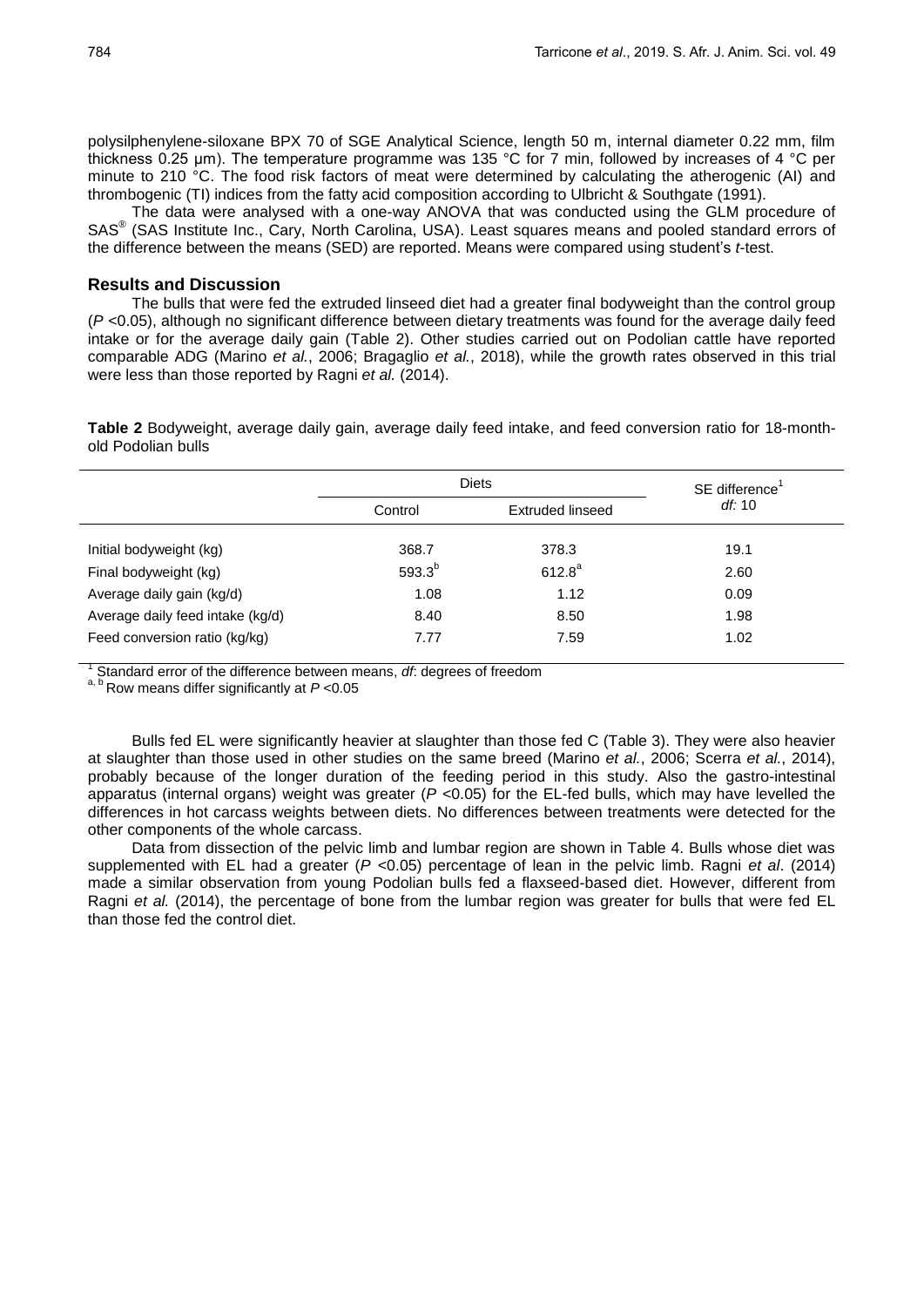|                             | <b>Diets</b>        |                         | SE difference <sup>1</sup> |
|-----------------------------|---------------------|-------------------------|----------------------------|
|                             | Control             | <b>Extruded linseed</b> |                            |
| Slaughtering bodyweight     | 563.66 <sup>b</sup> | 583.34 <sup>a</sup>     | 2.60                       |
| Gastro-intestinal apparatus | $42.22^{b}$         | $52.47^a$               | 2.68                       |
| Hot half carcass weight     | 170.83              | 181.62                  | 10.72                      |
| Chilled half carcass weight | 167.83              | 177.60                  | 10.74                      |
| <b>Skin</b>                 | 54.38               | 55.08                   | 2.23                       |
| Head                        | 26.12               | 28.30                   | 1.32                       |
| Offal parts                 | 17.78               | 19.83                   | 1.76                       |
| <b>Shins</b>                | 2.18                | 2.39                    | 0.09                       |
| Pelvic limb                 | 40.39               | 39.68                   | 2.65                       |
| Lumbar region               | 9.83                | 9.76                    | 1.26                       |
| Perirenal fat               | 2.71                | 3.30                    | 0.54                       |

#### **Table 3** Weights of components of the whole carcass from 18-month old Podolian bulls (kg)

1 Standard error of the difference between means

a, b Row means differ significantly at *P* <0.05

**Table 4** Dissection data of pelvic limb and lumbar region of young Podolian bulls

|                    | <b>Diets</b> |                         | SE difference <sup>1</sup> |
|--------------------|--------------|-------------------------|----------------------------|
|                    | Control      | <b>Extruded linseed</b> |                            |
| Pelvic limb (kg)   | 40.39        | 39.68                   | 2.65                       |
| Lean (% on weight) | $69.32^{b}$  | $71.85^a$               | 7.13                       |
| Fat (% on weight)  | 12.42        | 12.20                   | 1.54                       |
| Bone (% on weight) | 18.26        | 15.95                   | 1.74                       |
| Lumbar region (kg) | 9.83         | 9.76                    | 1.25                       |
| Lean (% on weight) | 64.04        | 62.04                   | 6.13                       |
| Fat (% on weight)  | 8.82         | 7.92                    | 1.45                       |
| Bone (% on weight) | $27.14^{b}$  | 30.04 <sup>a</sup>      | 2.25                       |

<sup>1</sup> Standard error of difference between means

a, b Row means differ significantly at  $P < 0.05$ 

Physical and chemical features of meat from the *Ll* muscle are shown in Table 5. The pH value recorded immediately after slaughter  $(pH_0)$  was greater  $(P < 0.05)$  in the control group than for the bulls that were fed EL. However, after refrigeration for 24 hours, no difference in pH was detected between treatments. This is in agreement with the findings of Corazzin *et al.* (2012). In contrast, Marino *et al*. (2006) and Mapiye *et al.* (2013) did not observe dietary effects on the  $pH_0$  while they recorded significant differences after refrigeration for 24 hours (pH<sub>24</sub>). Ragni et al. (2014) did not observe significant dietary effects in Podolian bulls on pH at slaughter or after chilling.

Dietary treatment did not affect the colorimetric response of *Ll* meat samples (Table 5). However, all the colour measures were slightly less for bulls fed EL than for those fed C. Similar results were reported by Mapiye *et al.* (2013) and Della Rosa *et al.* (2018), while Ragni *et al.* (2014) found a significantly greater L<sup>\*</sup> value in bulls fed extruded linseed compared with a soybean-based diet. In this study, the observed L\* values were comparable with those reported by Juárez *et al.* (2012) in steers fed flaxseed with or without vitamin E supplementation.

No significant differences were observed between treatments for Warner-Bratzler shear force (WBS) of raw and cooked meat (Table 5), in agreement with other studies (Corrazin *et al.*, 2012; Ragni *et al.*, 2014; Della Rosa *et al.*, 2018). The control diet had a slight numerically greater cooking loss, while findings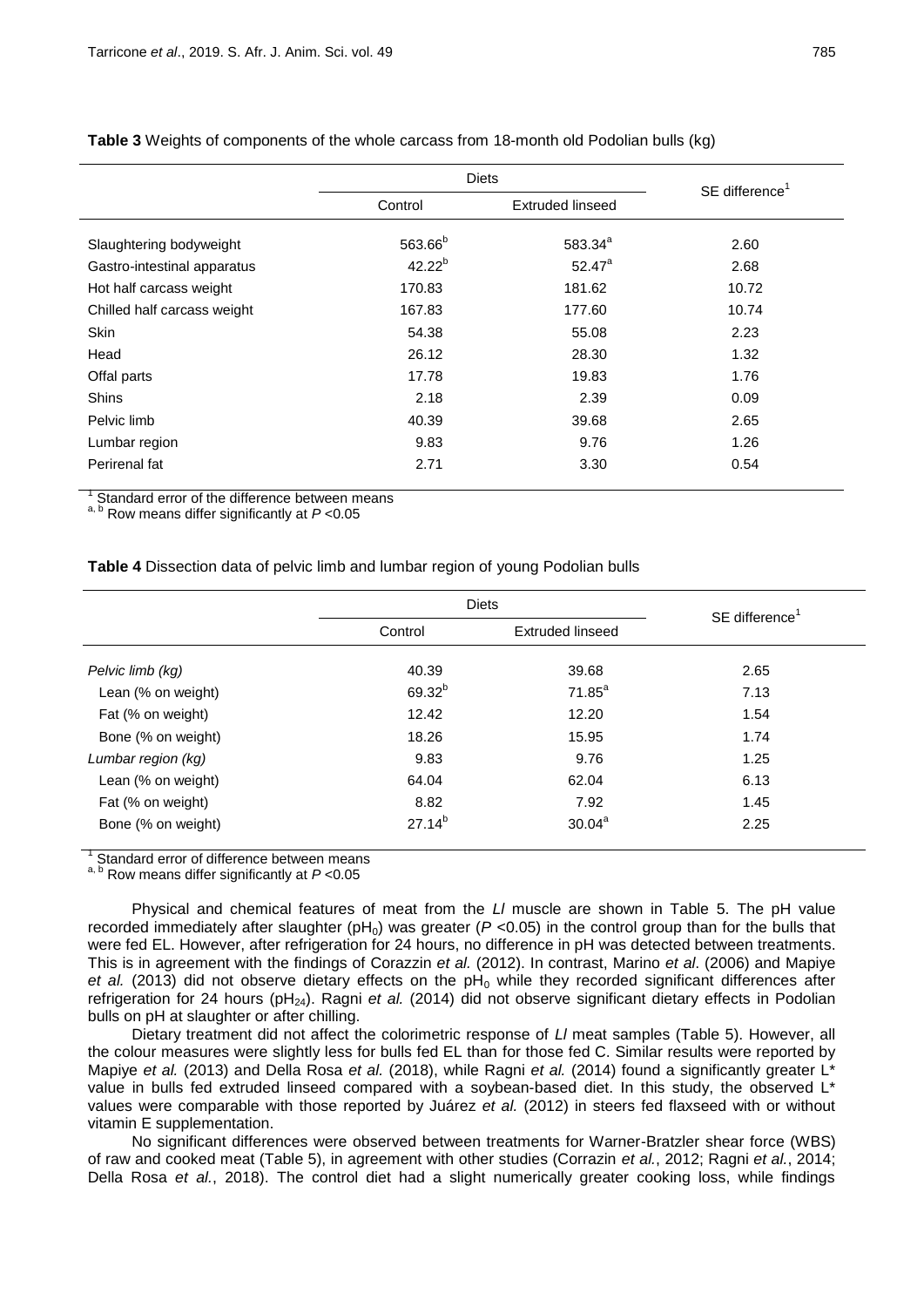reported by other authors indicated no effect of dietary treatment on cooking loss (Razminowicz *et al.*, 2007; Corrazin *et al.*, 2012).

The chemical composition of meat (Table 5) was similar between dietary treatments and in agreement with previous results for Podolian cattle (Marino *et al*., 2006; Ragni *et al*., 2014; Scerra *et al*., 2014).

**Table 5** Physical and chemical features of meat from the *Longissimus lumborum* muscle of 18-month-old Podolian bulls

|                                                   | <b>Diets</b>      |                         | SE difference <sup>1</sup> |
|---------------------------------------------------|-------------------|-------------------------|----------------------------|
|                                                   | Control           | <b>Extruded Linseed</b> |                            |
| $pH_0$                                            | 6.70 <sup>a</sup> | $6.35^{b}$              | 0.18                       |
| $pH_{24}$                                         | 5.52              | 5.50                    | 0.24                       |
| $L^{*2}$                                          | 37.06             | 36.73                   | 1.34                       |
| $a^{*3}$                                          | 16.79             | 16.46                   | 3.34                       |
| $b^{*4}$                                          | 13.81             | 12.62                   | 1.57                       |
| WBS $5$ raw meat (kg/cm <sup>2</sup> )            | 2.62              | 1.80                    | 0.69                       |
| WBS $5^{\circ}$ cooked meat (kg/cm <sup>2</sup> ) | 4.17              | 5.31                    | 1.37                       |
| Cooking loss (%)                                  | 33.64             | 31.37                   | 4.77                       |
| Moisture (%)                                      | 72.65             | 72.35                   | 1.05                       |
| Protein (%)                                       | 21.34             | 22.27                   | 0.76                       |
| Fat (%)                                           | 3.34              | 2.82                    | 0.89                       |
| Ash (%)                                           | 1.15              | 1.18                    | 0.01                       |

1 Standard error of the difference between means

<sup>2</sup>L: lightness

 $3a$ : redness

4 b: yellowness

<sup>5</sup> WBS: Warner-Bratzler shear force

A, B Row means differ significantly at *P* <0.01

a, b Row means differ significantly at *P* <0.05

The fatty acid profile of the meat is shown in Table 6. Diet did not affect the percentage of saturated fatty acids (SFA). Similar to results from a study on Charolais cattle (Ragni *et al.*, 2018), C16:0 (palmitic acid) was the most abundant SFA, followed by C18:0 (stearic acid). These results are in general agreement with those from young Podolian bulls (Vicenti *et al*., 2009). The MUFA concentration of meat did not differ between treatments. Previous studies with lambs (Colonna *et al.*, 2011) and beef cattle (Vicenti *et al.*, 2009; Ragni *et al.*, 2018) found similar results. Among the MUFAs, by far the most abundant fatty acid was C18:1 n-9 cis9 (oleic acid), the percentage of which was not affected by the dietary treatments. The concentration of linoleic acid was greater (*P* <0.05) in meat from bulls fed C compared with those fed EL. This result may be because of the higher concentration of this fatty acid in the control diet compared with the diet containing EL. As a consequence, since linoleic acid is the most abundant n-6 fatty acid, the total n-6 concentration was greater (*P* <0.05) in meat from bulls that were fed C than for those fed EL. Dietary EL increased (*P* <0.01) the linolenic acid concentration of the meat relative to meat from bulls fed C (Corrazin *et al.*, 2012; Ragni *et al.*, 2014; Scerra *et al.*, 2014), resulting in enhancement of the total n-3 fatty acid concentration as a consequence of feeding EL (*P* <0.05). Ruminants bio-hydrogenate unsaturated fatty acids in the rumen (i.e., the unsaturated fatty acids are saturated) (Bickerstaffe *et al.*, 1972; Harfoot & Hazlewood, 1988; Bessa *et al.*, 2000). This bio-hydrogenation then determines variations in the fatty acid composition of meat since some of the dietary PUFAs escape from the rumen and reach the intestinal lumen where they may be absorbed and then deposited as intramuscular fat.

Because FA ratios are important indicators for human health, it is noteworthy that no differences between the treatments were detected for the PUFA/SFA, in agreement with Vicenti *et al.* (2009). Although both dietary treatments provided meat with favourable characteristics for human health, since the n-6/n-3 ratios recorded were less than the recommended maximum value of 4, the EL diet improved this ratio markedly by lowering it to 2.33 (*P* <0.05). Tarricone *et al.* (2011) also reported that Podolian meat is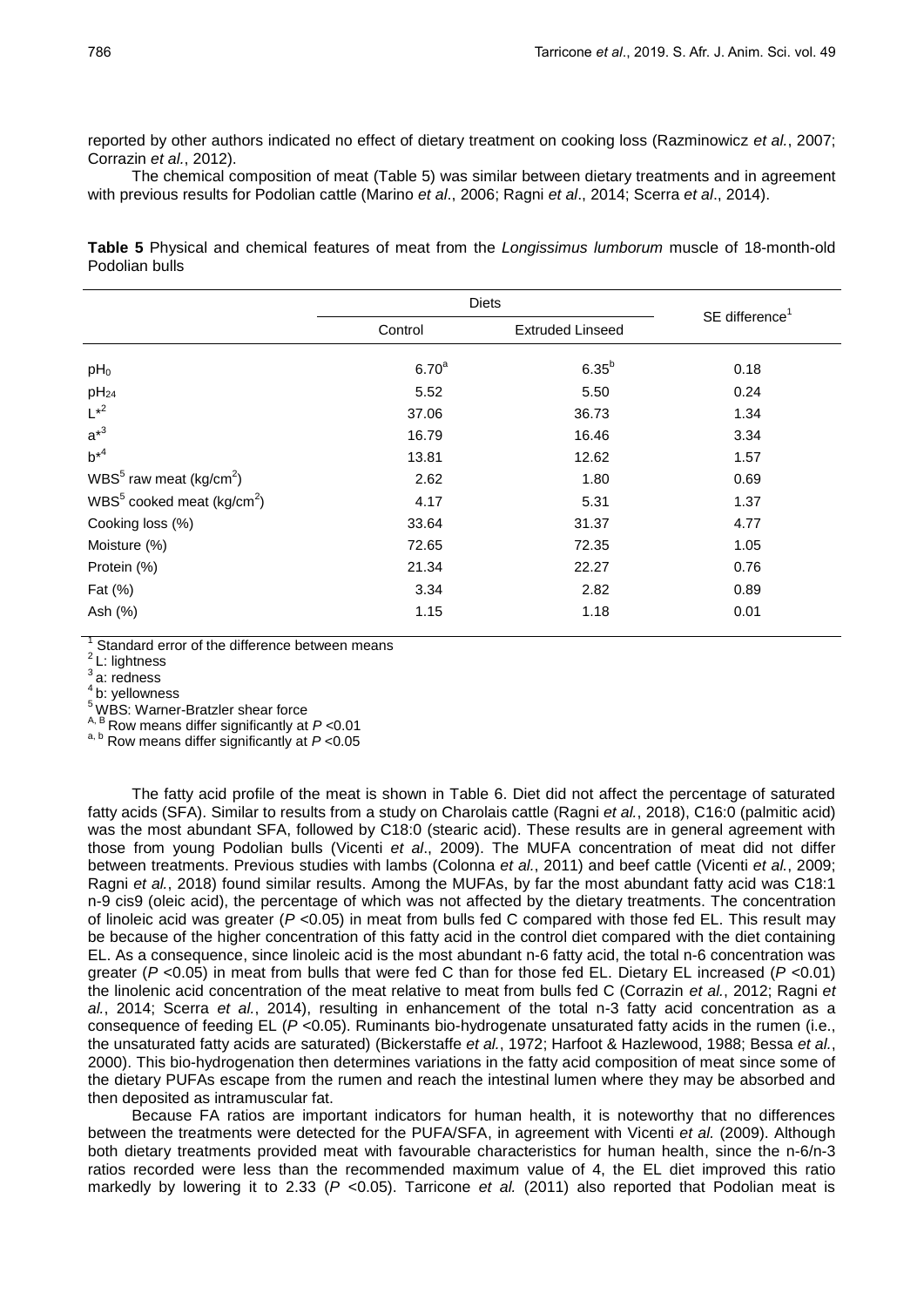characterised by favourable PUFA/SFA and n-6/n-3 ratios. The n-6/n-3 ratio represents an indicator that is used to evaluate the nutritional quality of food lipid fractions. Values above 4 are held responsible for the occurrence of coronary heart disease (CHD) and cancer (Department of Health, 1994; Enser, 2001). Furthermore, the n-6/n-3 ratio may differ widely within breed and depends on the production system (Enser *et al*., 1998; Wood *et al.*, 2008).

**Table 6** Fatty acid composition (% total fatty acid methyl esters) of meat from the *Longissimus lumborum* muscle of Podolian young bulls

|                                                           | Diets             |                         |                  |
|-----------------------------------------------------------|-------------------|-------------------------|------------------|
|                                                           | Control           | <b>Extruded linseed</b> | SED <sup>1</sup> |
| Total fatty acids (g/100 g muscle)                        | 2.22              | 2.65                    | 0.253            |
| C12:0 (lauric acid)                                       | 0.07              | 0.06                    | 0.018            |
| C14:0 (myristic acid)                                     | 2.50              | 2.76                    | 0.575            |
| C16:0 (palmitic acid)                                     | 22.42             | 22.28                   | 2.267            |
| C18:0 (stearic acid)                                      | 12.36             | 11.83                   | 2.084            |
| C20:0 (arachidic acid)                                    | 0.33              | 0.40                    | 0.136            |
| Total SFA <sup>2</sup>                                    | 37.68             | 37.33                   | 3.924            |
| C14:1 (tetradecenoic acid)                                | 0.72              | 0.89                    | 0.168            |
| C16:1 c9 (palmitoleic acid)                               | 3.12              | 3.19                    | 0.483            |
| C17:1 c10 (heptadecenoic acid)                            | 0.65              | 0.61                    | 0.132            |
| C18:1 c7 (n-7; vaccenic acid)                             | 4.37              | 2.98                    | 2.074            |
| C18:1 c9 (n-9; oleic acid)                                | 39.75             | 40.30                   | 3.615            |
| C20:1 c11 (eicosenoic acid)                               | 0.03              | 0.06                    | 0.074            |
| Total MUFA <sup>3</sup>                                   | 48.64             | 48.03                   | 3.676            |
| C18:2 c9, 12 (n-6; linoleic acid)                         | 4.08 <sup>a</sup> | 3.30 <sup>b</sup>       | 1.327            |
| C18:2 c9, t11 (n-6; rumenic acid)                         | 0.28              | 0.27                    | 0.154            |
| C18:3 c6, 9, 12 (n-6; γ-Linolenic acid)                   | 0.10              | 0.06                    | 0.033            |
| C20:2 c 11, 14 (n-6; eicosadienoic acid)                  | 0.08              | 0.06                    | 0.055            |
| C20:3 c8, 11, 14 (n-6; dihomo-y-linolenic acid)           | 0.19              | 0.14                    | 0.355            |
| Total n-6 <sup>3</sup>                                    | 4.73 <sup>a</sup> | $3.83^{b}$              | 0.351            |
| C18:3 c9, 12, 15 (n-3; linolenic acid)                    | 0.20 <sup>B</sup> | $0.45^{A}$              | 0.072            |
| C20:3 c11, 14, 17 (n-3; eicosatrienoic acid)              | 0.77              | 0.80                    | 0.882            |
| C20:4 c5, 8, t11, c14 (n-3)                               | 0.01              | 0.06                    | 0.011            |
| C20:5 c8, 11, 14, 17 (n-3; eicosapentaenoic acid-EPA)     | 0.04              | 0.10                    | 0.058            |
| C22:5 c7, 10, 13, 16, 19 (n-3; docosapentaenoic acid-DPA) | 0.06              | 0.08                    | 0.040            |
| C22:6 c7, 10, 13, 16, 19 (n-3; docosahexaenoic acid-DHA)  | 0.10              | 0.15                    | 0.106            |
| Total $n-3^3$                                             | $1.18^{b}$        | $1.64^a$                | 0.141            |
| Total PUFA <sup>3</sup>                                   | 5.91              | 5.37                    | 0.528            |
| PUFA/SFA                                                  | 0.16              | 0.20                    | 0.090            |
| $n-6/n-3$                                                 | 4.00 <sup>b</sup> | 2.33 <sup>a</sup>       | 1.425            |
| Atherogenic index                                         | 0.77              | 0.85                    | 0.114            |
| Thrombogenic index                                        | 1.82              | 1.80                    | 0.067            |

<sup>1</sup> Standard error of the difference between means<br><sup>2</sup> SFA: saturated fatty acids (sum of C<sub>12:0</sub> + C<sub>14:0</sub> + C<sub>16:0</sub> + C<sub>18:0</sub> + C<sub>20:0</sub>)

<sup>3</sup> MUFA: monounsaturated fatty acids (sum of C<sub>14:1</sub> + C<sub>16:1</sub> + C<sub>17:1</sub> + C<sub>18:1c7</sub> + C<sub>18:1c9</sub> + C<sub>20:1</sub>); n-6: omega 6

(sum of C<sub>18:2 cis-9,12</sub> + C<sub>18:2 cis-9,trans–11</sub> + C<sub>18:3</sub> + C<sub>20:2</sub> + C<sub>20:3</sub>); <sup>5</sup> n-3: omega 3 (sum of C<sub>18:3</sub> + C<sub>20:3</sub> + C<sub>20:4</sub> + C<sub>20:5</sub> + C<sub>22:5</sub> +  $C_{22:6}$ ;  $6$  PUFA: polyunsaturated fatty acids (sum of n-6 + n-3).

A, B Row means differ significantly at *P* <0.01; a, b Row means differ significantly at *P* <0.05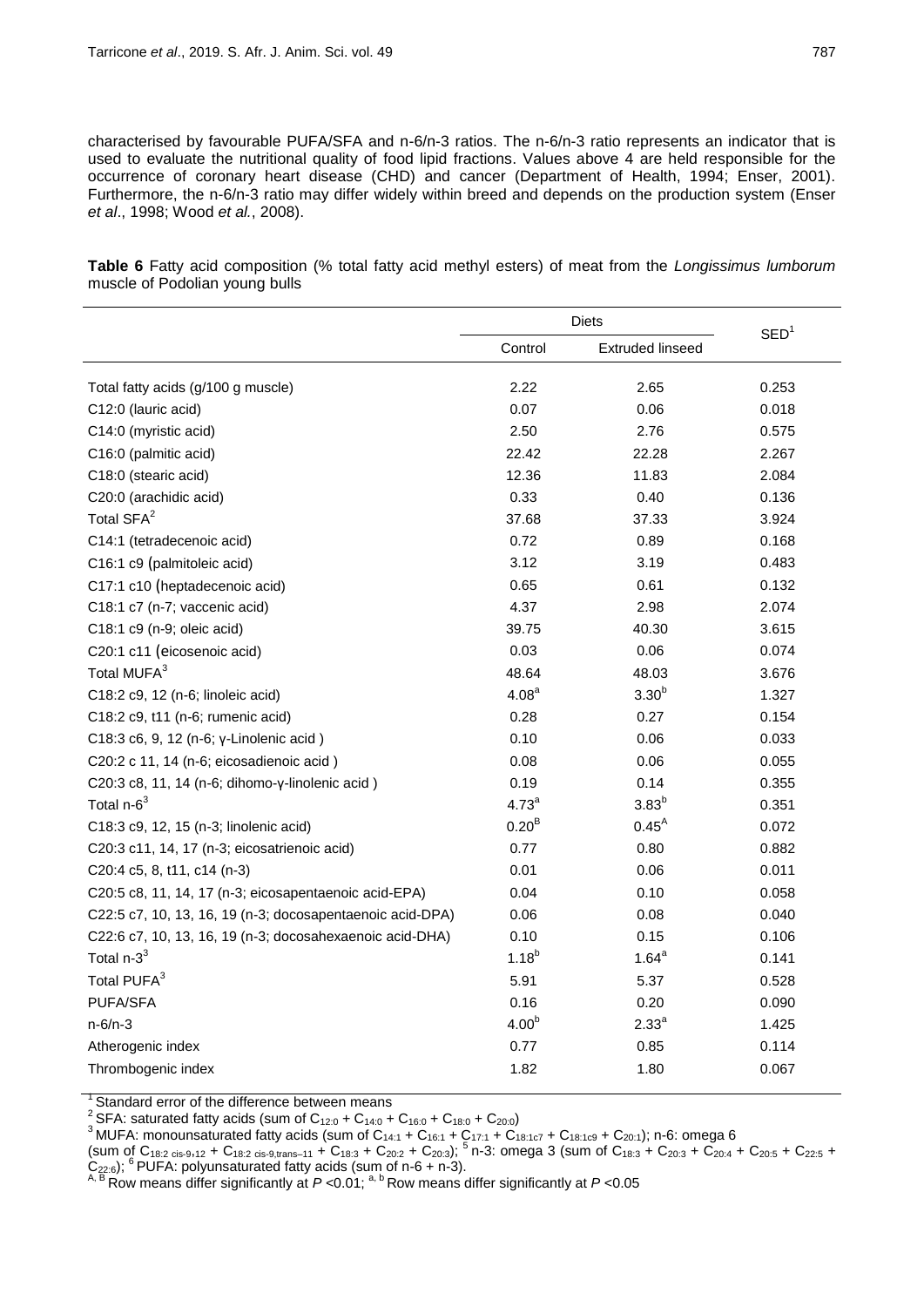Similar to the findings of Vicenti *et al.* (2009), no dietary effect on the thrombogenic and atherogenic indices of meat from Podolian bulls was detected in this study. This was probably because of the lack of differences between treatments in the concentration of the saturated fatty acids C12:0 (lauric acid), C14:0 (myristic acid), C16:0 and C18:0, and total MUFAs, which contribute to the computation of these indices.

#### **Conclusion**

Dietary supplementation with 3% EL in young Podolian bulls did not affect growth or carcass quality. However, it enhanced the fatty acid composition of the meat by improving the total amount of n-3 fatty acids, especially its linolenic acid content and the n-6/n-3 ratio. Therefore, EL feed contributed to improved healthfulness of beef from Podolia, an autochthonous breed that provides lean meat characterized by a beneficial fatty acid profile.

#### **Acknowledgements**

The authors would like to acknowledge Mr. Massimo Lacitignola and Dr. Nicolò De Vito for their technical assistance.

#### **Authors' Contributions**

ST and MR conceived and designed the study. ST performed the experimental work and laboratory analysis. MAC prepared and wrote the paper. ST and MAC carried out meat analysis. FG collaborated in animal management and in the collection of the performance data. AMC and AMF were involved in the analysis of the data, interpretation of the results, and in the constructive revision of the manuscript.

#### **Conflict of Interest Declaration**

The authors declare that they have no competing interests.

### **References**

.

- AOAC, 1995. Official methods of analysis. 16th edition. Association of Official Analytical Chemists, Inc., Arlington, Virginia, USA.
- AOAC, 2004. Official methods of analysis. 18th edition. Association of Official Analytical Chemists, Inc., Arlington, Virginia, USA.
- ASPA, 1996. Metodiche per la determinazione delle caratteristiche qualitative della carne (Procedures for meat quality evaluation). Scientific Association of Animal Production, Università di Perugia, Perugia, Italy (in Italian).
- Bessa, R.J.B., Santos-Silva, J., Ribeiro, J.M.R., & Portugal, A.V., 2000. Reticulo-rumen biohydrogenation and the enrichment of ruminant edible products with linoleic acid conjugated isomers. Liv. Prod. Sci. 63, 201-211.
- Bickerstaffe, R., Noakes, D.E. & Anmison, N.F., 1972. Quantitative aspects of fatty acid biohydrogenation, absorption and trans- isomers of octadecenoate and linoleate. Biochem. J. 30, 607-617.
- Bragaglio, A., Napolitano, F., Pacelli, C., Pirlo, G., Sabia, E., Serrapica, F., Serrapica, M. & Braghieri, A., 2018. Environmental impacts of Italian beef production: A comparison between different systems. J. Clean. Prod. 172, 4033-4043.
- Braghieri, A., De Rosa, G., Spadetta, M., Girolami, A. & Napolitano, F., 2009. Behaviour and meat quality of Podolian young bulls. Ital. J. Anim. Sci. 8(2), 598-600.
- Christie, W.W., 1982. Lipid analysis-isolation, separation, identification and structural analysis of lipids. Pergamon, Oxford, pp. 270.
- Colonna, M.A., Giannico, F., Coluccia, A., Di Bello, G., Vonghia, G. & Jambrenghi, A.C., 2011. Dietary supplementation with extruded linseed and linseed oil in lamb feeding: productive performances and meat quality traits. Progr. Nutr. 13, 111-124.
- Corrazin, M., Bovolenta, S., Sepulcri, A. & Piasentier, E., 2012. Effect of whole linseed addition on meat production and quality of Italian Simmental and Holstein young bulls. Meat Sci. 90, 99-105.
- Cosentino, C., D'Adamo, C., Naturali, S., Pecora, G., Paolino, R., Musto, M., Adducci, F. & Freschi, P., 2018. Podolian cattle: Reproductive activity, milk and future prospects. Ital. J. Agron. 13 (982), 200-207.
- Della Rosa, M.M., Pounzo, L.B. & Pavan, E., 2018. Meat and fat quality traits of grazing steers supplemented with corn grain and increasing amounts of flaxseed. Meat Sci. 208, 51-54.
- Department of Health, 1994. Nutritional Aspects of Cardiovascular Disease. Report of Health and Social Subject No. 46. HMSO, London.
- Enser, M., 2001. The role of fats in human nutrition. In: Rossell B. (ed). Oils and fats. Volume 2. Animal carcass fats. Leatherhead Publishing, Leatherhead, Surrey, UK, 77-122.
- Enser, M., Hallett, K.G., Hewett, B., Fursey, G.A.J., Wood, J.D. & Harrington, G., 1998. Fatty acid content and composition of UK beef and lamb muscle in relation to production system and implications for human nutrition. Meat Sci. 49, 329-341.
- Facciolongo, A.M., Lestingi, A., Colonna, M.A., Nicastro, F., De Marzo, D. & Toteda, F., 2018. Effect of diet lipid source (linseed versus soybean) and gender on performance, meat quality and intramuscular fatty acid composition in fattening lambs. Small Rum. Res. 159, 11-17.